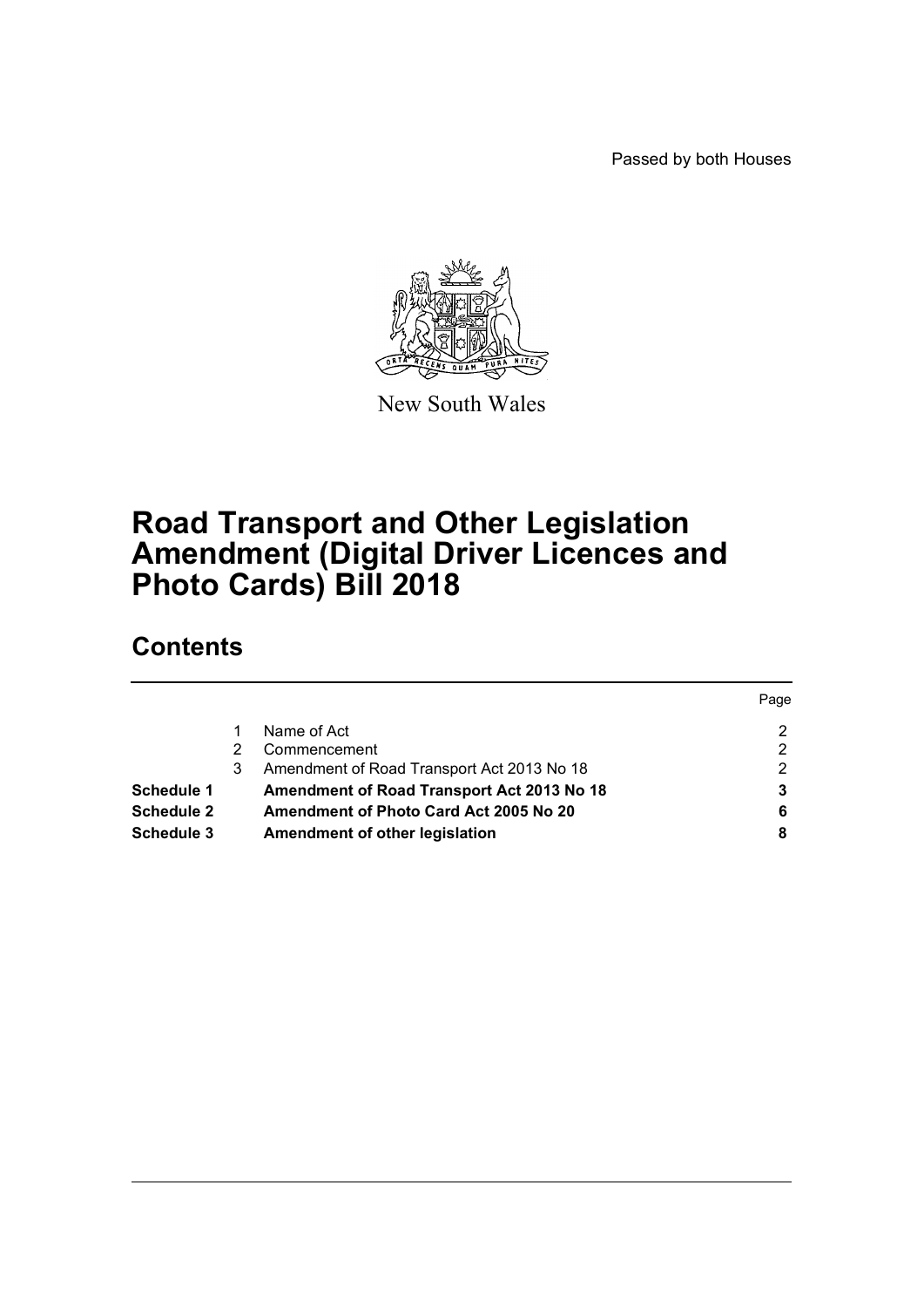*I certify that this public bill, which originated in the Legislative Assembly, has finally passed the Legislative Council and the Legislative Assembly of New South Wales.*

> *Clerk of the Legislative Assembly. Legislative Assembly, Sydney, , 2018*



New South Wales

# **Road Transport and Other Legislation Amendment (Digital Driver Licences and Photo Cards) Bill 2018**

Act No , 2018

An Act to amend the *Road Transport Act 2013*, the *Photo Card Act 2005* and other legislation to provide for the issue and use of digital driver licences and digital Photo Cards; and for other purposes.

*I have examined this bill and find it to correspond in all respects with the bill as finally passed by both Houses.*

*Assistant Speaker of the Legislative Assembly.*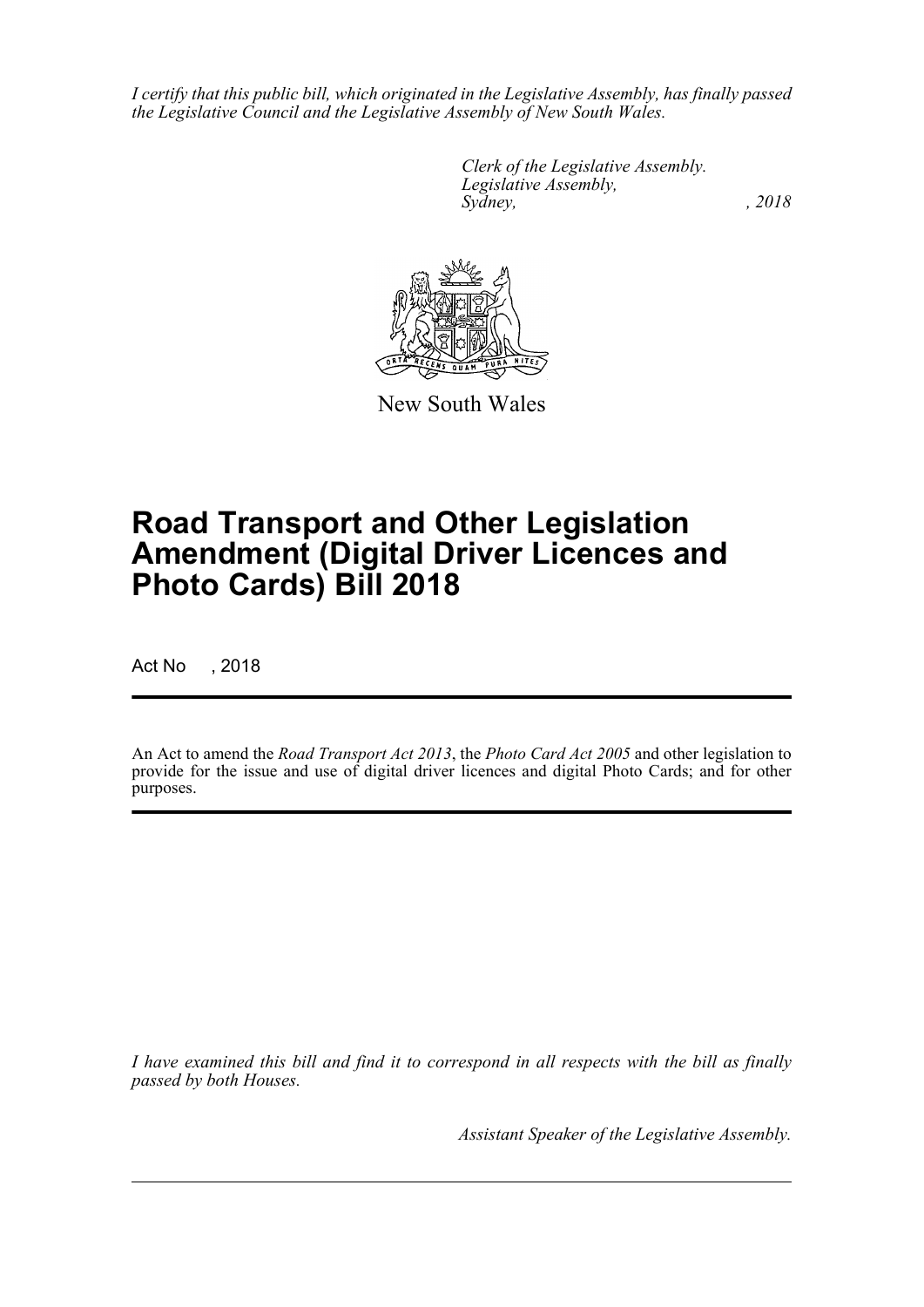#### <span id="page-2-0"></span>**The Legislature of New South Wales enacts:**

#### **1 Name of Act**

This Act is the *Road Transport and Other Legislation Amendment (Digital Driver Licences and Photo Cards) Act 2018*.

#### <span id="page-2-1"></span>**2 Commencement**

- (1) Except as provided by subsection (2), this Act commences on a day or days to be appointed by proclamation.
- (2) Section 3 commences on the date of assent to this Act.

# <span id="page-2-2"></span>**3 Amendment of Road Transport Act 2013 No 18 Section 61C Duration of digital driver licence trial**

Omit the section.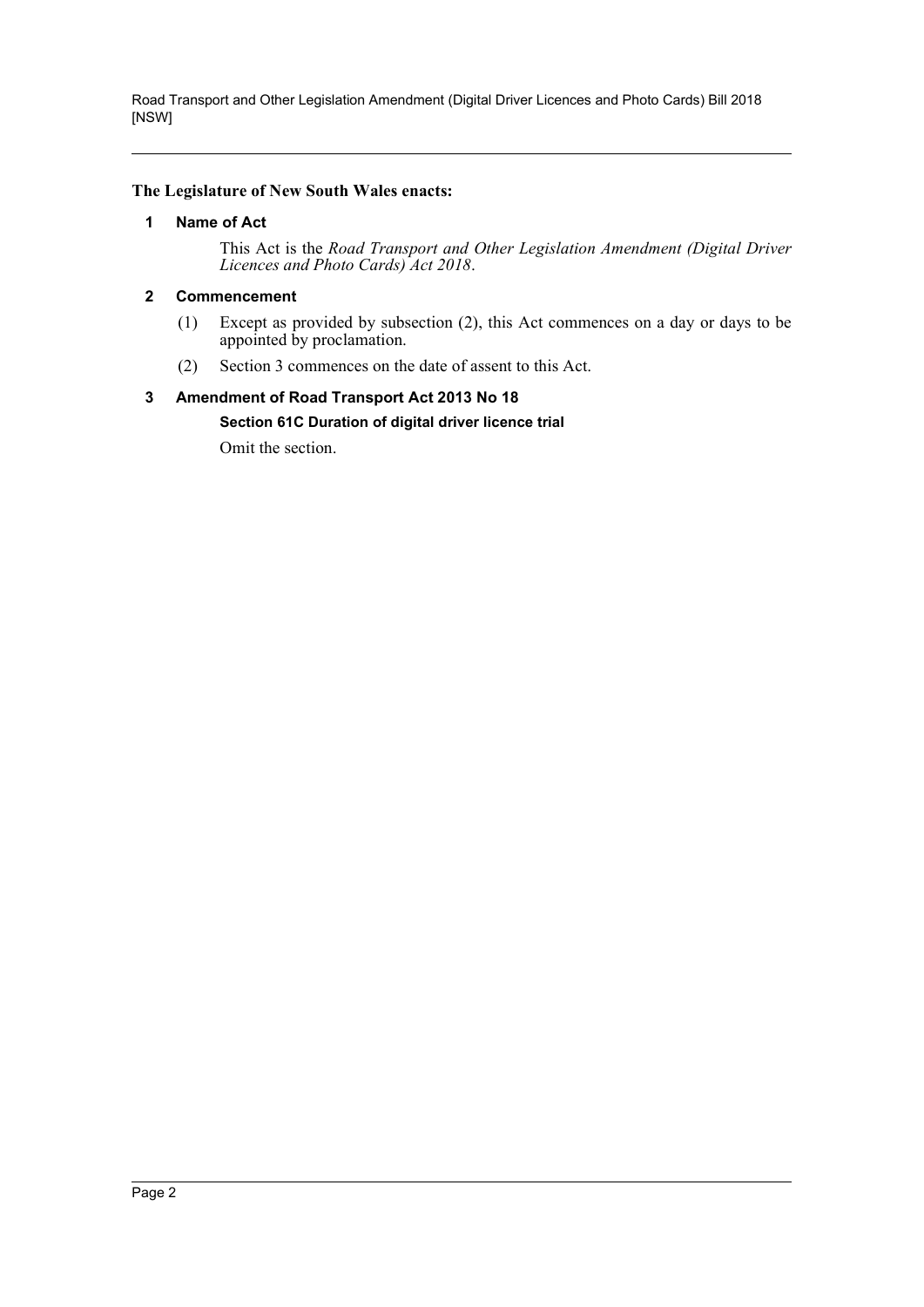Schedule 1 Amendment of Road Transport Act 2013 No 18

# <span id="page-3-0"></span>**Schedule 1 Amendment of Road Transport Act 2013 No 18**

#### **[1] Section 4 Definitions**

Insert in alphabetical order in section 4 (1): *digital driver licence* has the meaning given by section 61A.

#### **[2] Section 4 (1), definition of "driver licence"**

Omit "receipt." from paragraph (b). Insert instead: receipt,

but does not include a digital driver licence.

#### **[3] Section 52 Seizure of driver licences**

Insert after section 52 (5):

(6) The authority conferred by this section to seize an Australian driver licence or any article resembling an Australian driver licence does not extend to a mobile phone or other electronic device on which a digital driver licence is displayed. This subsection does not limit any authority to seize a mobile phone or other electronic device conferred by any other law.

#### **[4] Section 57 Release of photographs prohibited**

Omit ", and any photographic image or other matter contained in any database of such photographs," wherever occurring in section 57 (1) and (3).

## **[5] Part 3.7**

Omit the Part. Insert instead:

# **Part 3.7 Digital driver licences**

## **61A Definitions**

In this Part:

*digital driver licence* means evidence of the issue of a driver licence using information (including a photograph) from the NSW driver licence register relating to the holder of a driver licence that:

- (a) is displayed on a mobile phone or other electronic device by way of software approved for that purpose by both the Secretary and the Authority, and
- (b) includes the information required by this Act or the statutory rules to be shown on a driver licence.

*relevant purpose*, in relation to the use of a digital driver licence, means any of the following:

- (a) complying with a requirement to hold, produce or carry a driver licence in connection with the driving of a motor vehicle,
- (b) complying with a request to produce an evidence of age document within the meaning of the *Liquor Act 2007*,
- (c) providing evidence of a person's name or address for any purpose under the *Registered Clubs Act 1976*,
- (d) any other purpose prescribed by the regulations.

**Secretary** means the Secretary of the Department of Finance, Services and Innovation.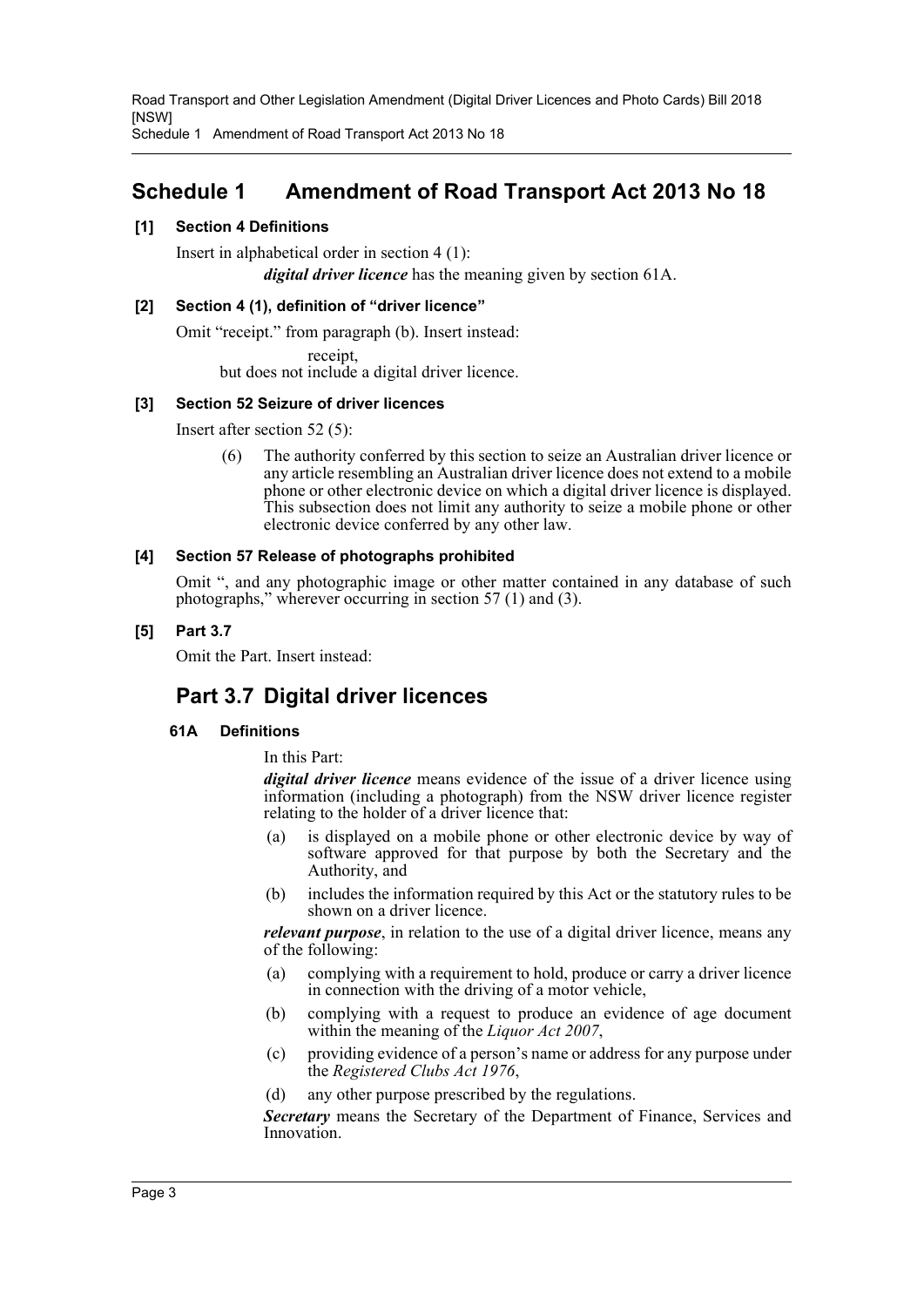Schedule 1 Amendment of Road Transport Act 2013 No 18

#### **61B Application for digital driver licence**

- (1) The holder of a driver licence may apply to the Authority for the issue of a digital driver licence.
- (2) An application for a digital driver licence must be made in the manner approved by the Authority.

#### **61C Use of digital driver licence**

- (1) The holder of a digital driver licence may use the digital driver licence for a relevant purpose by displaying the digital driver licence on a mobile phone or other electronic device.
- (2) The holder of a digital driver licence who holds, produces or carries a mobile phone or other electronic device on which the digital driver licence is displayed for a relevant purpose is taken to have held, produced or carried (as the case requires) a driver licence for that purpose.
- (3) If the holder of a digital driver licence uses the digital driver licence for a relevant purpose, the digital driver licence is to be treated as if it were a driver licence for that purpose.
- (4) Despite any other provision of this section, a person who displays or purports to display a digital driver licence is not required to give or hand over, to the person who is requiring the driver licence to be produced or handed over, the mobile phone or other electronic device on which the digital driver licence is displayed or purported to be displayed.
- (5) A digital driver licence is not displayed for the purposes of this section if:
	- (a) the screen of the mobile phone or other electronic device on which it is purportedly displayed is unable to be read by the person to whom it is displayed due to cracking, dimming, dirt or any other fault, damage or obstruction, or
	- (b) the holder of the digital driver licence fails or refuses to comply with a reasonable request by the person to whom it is purported to be displayed to facilitate the reading, copying or scanning of the whole or any part of the digital driver licence, or
	- (c) the holder of the digital driver licence refuses to comply with a reasonable direction to refresh the display of the digital driver licence.
- (6) The holder of a digital driver licence does not commit an offence under this or any other Act or law arising from the holder's use of a mobile phone or other electronic device for the purpose of displaying the holder's digital driver licence in response to a request to do so by a police officer or other person authorised to require the production of a driver licence.

**Note 1.** Rules 299, 300 and 300–1 of the *Road Rules 2014* make provision with respect to the use of mobile phones and other electronic devices by the driver of a motor vehicle.

**Note 2.** The *Road Transport (Driver Licensing) Regulation 2017* makes provision with respect to the use of mobile phones by certain licence holders when driving a motor vehicle.

#### **61D Surrender of digital driver licence**

(1) The holder of a digital driver licence must remove the digital driver licence from each mobile phone or other electronic device on which the digital driver licence is capable of being displayed as soon as practicable after the holder is required to surrender or return the holder's driver licence.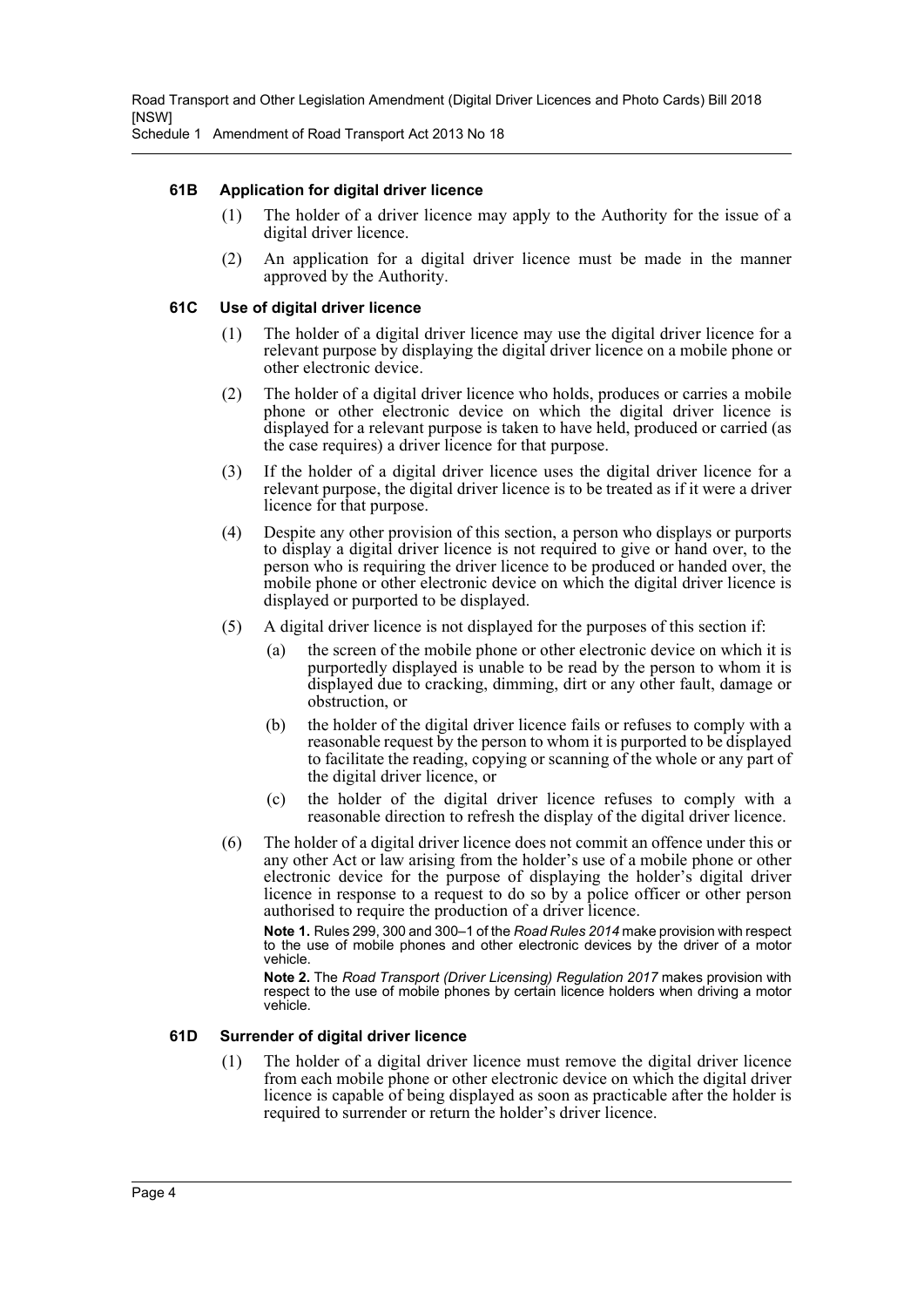Schedule 1 Amendment of Road Transport Act 2013 No 18

- (2) A person who fails or refuses to remove the digital driver licence from each mobile phone or other electronic device on which the digital driver licence is capable of being displayed is taken to have failed to comply with the requirement to surrender or return the holder's driver licence.
- (3) A person removes a digital driver licence from a mobile phone or other electronic device if the person updates the digital driver licence in accordance with the directions of the Authority.
- (4) Any requirement under this or any other Act or law to surrender or return a driver licence does not extend to any mobile phone or other electronic device on which a digital driver licence is displayed.

#### **61E Release of information for digital driver licences**

Despite section 30 and Part 3.5, the Authority may use and release information (including photographs) in the NSW driver licence register to the Secretary or the Chief Executive Officer of Service NSW if the release of information is for the purpose of the issue of a digital driver licence.

#### **[6] Section 175 Requirement for driver or rider to produce Australian driver licence and state name and address**

Insert at the end of section 175 (1):

**Note.** See section 61C which enables a digital driver licence to be used to comply with a request to produce a driver licence.

#### **[7] Section 176 Requirement for passenger to produce Australian driver licence and state name and address**

Insert at the end of section 176 (1):

**Note.** See section 61C which enables a digital driver licence to be used to comply with a request to produce a driver licence.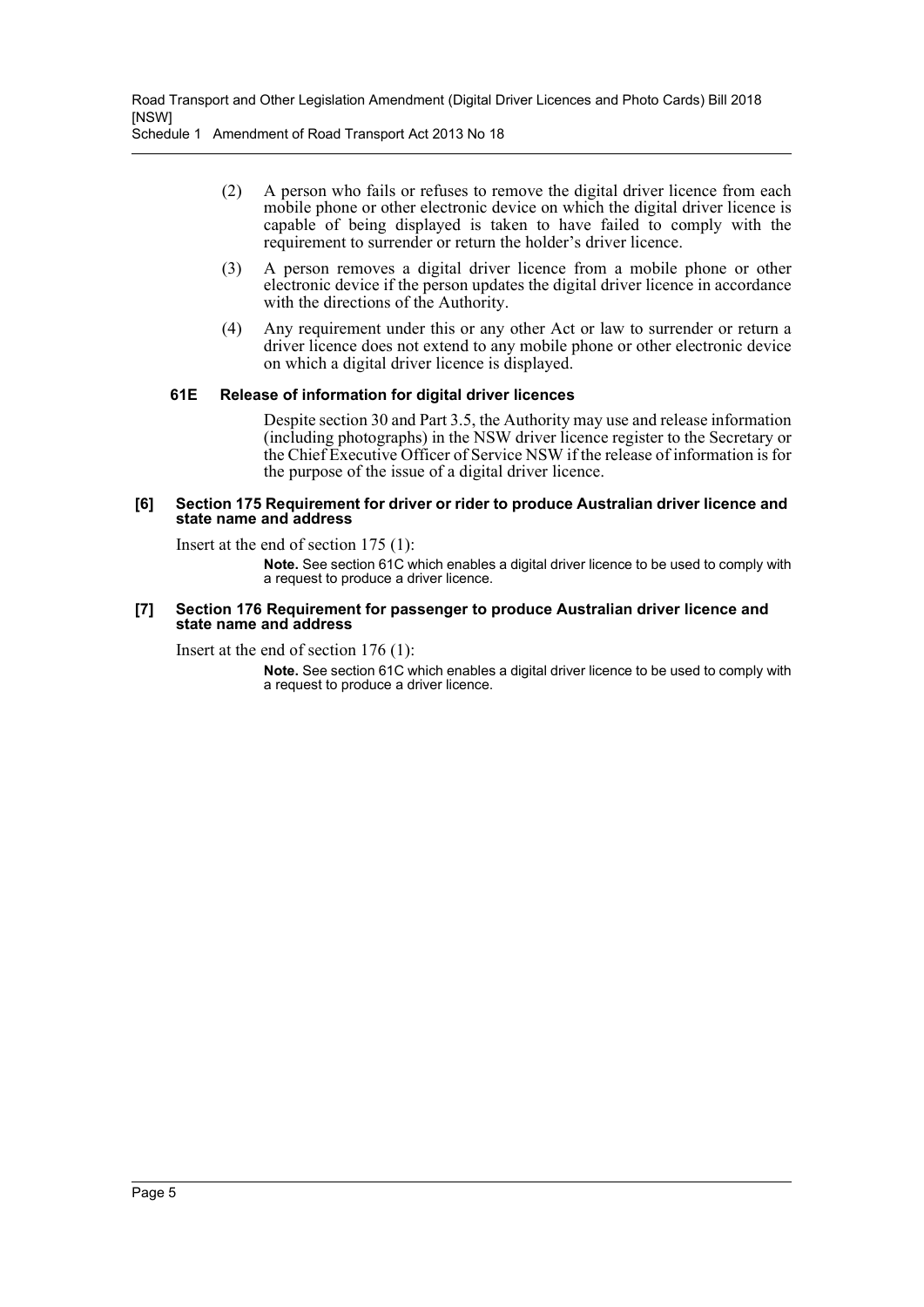Schedule 2 Amendment of Photo Card Act 2005 No 20

# <span id="page-6-0"></span>**Schedule 2 Amendment of Photo Card Act 2005 No 20**

#### **[1] Section 5 Photo Card to be issued by Authority**

Insert after section 5 (2):

(2A) The Authority may issue a digital Photo Card within the meaning of Part 2A to an applicant for a Photo Card only if the applicant has elected, whether at the time of the application or subsequently, to receive a digital Photo Card.

#### **[2] Part 2A**

Insert after Part 2:

# **Part 2A Digital Photo Cards**

#### **13A Definitions**

In this Part:

*digital Photo Card* means a Photo Card issued electronically using information (including a photograph) from the Register that:

- (a) is displayed on a mobile phone or other electronic device by way of software approved for that purpose by both the Secretary and the Authority, and
- (b) includes any information required under this Act or the regulations to be included in a Photo Card.

*relevant purpose*, in relation to the use of a digital Photo Card, means any of the following:

- (a) complying with a request to produce an evidence of age document within the meaning of the *Liquor Act 2007*,
- (b) providing evidence of a person's name or address for any purpose under the *Registered Clubs Act 1976*,
- (c) any other purpose prescribed by the regulations.

*Secretary* means the Secretary of the Department of Finance, Services and Innovation.

#### **13B Use of digital Photo Card**

- (1) The holder of a digital Photo Card may use the digital Photo Card for a relevant purpose by displaying the digital Photo Card on a mobile phone or other electronic device.
- (2) Despite any other provision of this section, a person who displays or purports to display a digital Photo Card is not required to give or hand over, to the person who is requiring the Photo Card to be produced or handed over, the mobile phone or other electronic device on which the digital Photo Card is displayed or purported to be displayed.
- (3) If the holder of a digital Photo Card uses the digital Photo Card for a relevant purpose, the digital Photo Card is to be treated as if it were a Photo Card for that purpose.
- (4) A digital Photo Card is not displayed for the purposes of this section if:
	- (a) the screen of the mobile phone or other electronic device on which it is purportedly displayed is unable to be read by the person to whom it is displayed due to cracking, dimming, dirt or any other fault, damage or obstruction, or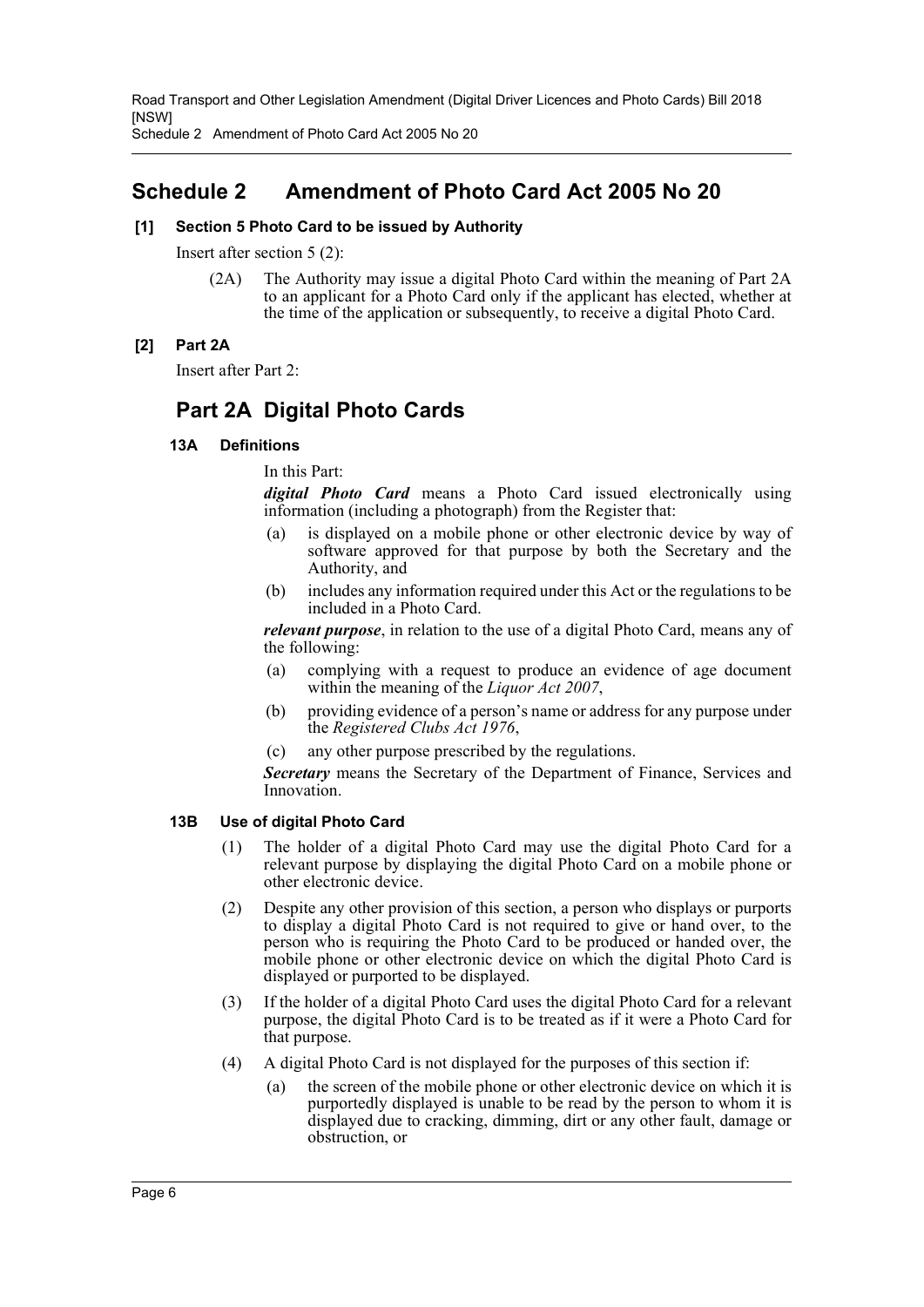Schedule 2 Amendment of Photo Card Act 2005 No 20

- (b) the holder of the digital Photo Card fails or refuses to comply with a reasonable request by the person to whom it is purported to be displayed to facilitate the reading, copying or scanning of the whole or any part of the digital Photo Card, or
- (c) the holder of the digital Photo Card refuses to comply with a reasonable direction to refresh the display of the Photo Card.

#### **13C Surrender of digital Photo Card**

- (1) The holder of a digital Photo Card must remove the digital Photo Card from each mobile phone or other electronic device on which the digital Photo Card is capable of being displayed as soon as practicable after the holder is required to surrender or return the holder's Photo Card.
- (2) A person who fails or refuses to remove the digital Photo Card from each mobile phone or other electronic device on which the digital Photo Card is capable of being displayed is taken to have failed to comply with the requirement to surrender or return the holder's Photo Card.
- (3) A person removes a digital Photo Card from a mobile phone or other electronic device if the person updates the digital Photo Card in accordance with the directions of the Authority.
- (4) Any requirement under this or any other Act or law to surrender or return a Photo Card does not extend to any mobile phone or other electronic device on which a digital Photo Card is displayed.

#### **13D Release of information for digital Photo Card**

Despite Part 4, the Authority may use and release information (including photographs) in the Register to the Secretary or the Chief Executive Officer of Service NSW if the release of the information is for the purpose of the issue of a digital Photo Card.

#### **[3] Section 19 Release of photographs prohibited**

Omit ", and any photographic image or other matter contained in any database of such photographs," from section 19 (1).

## **[4] Section 29 Seizure of Photo Card**

Insert after section 29 (3):

The authority conferred by this section to seize a Photo Card, or thing resembling a Photo Card, does not extend to a mobile phone or other electronic device on which a digital Photo Card within the meaning of Part 2A is displayed. This subsection does not limit any authority to seize a mobile phone or other electronic device conferred by any other law.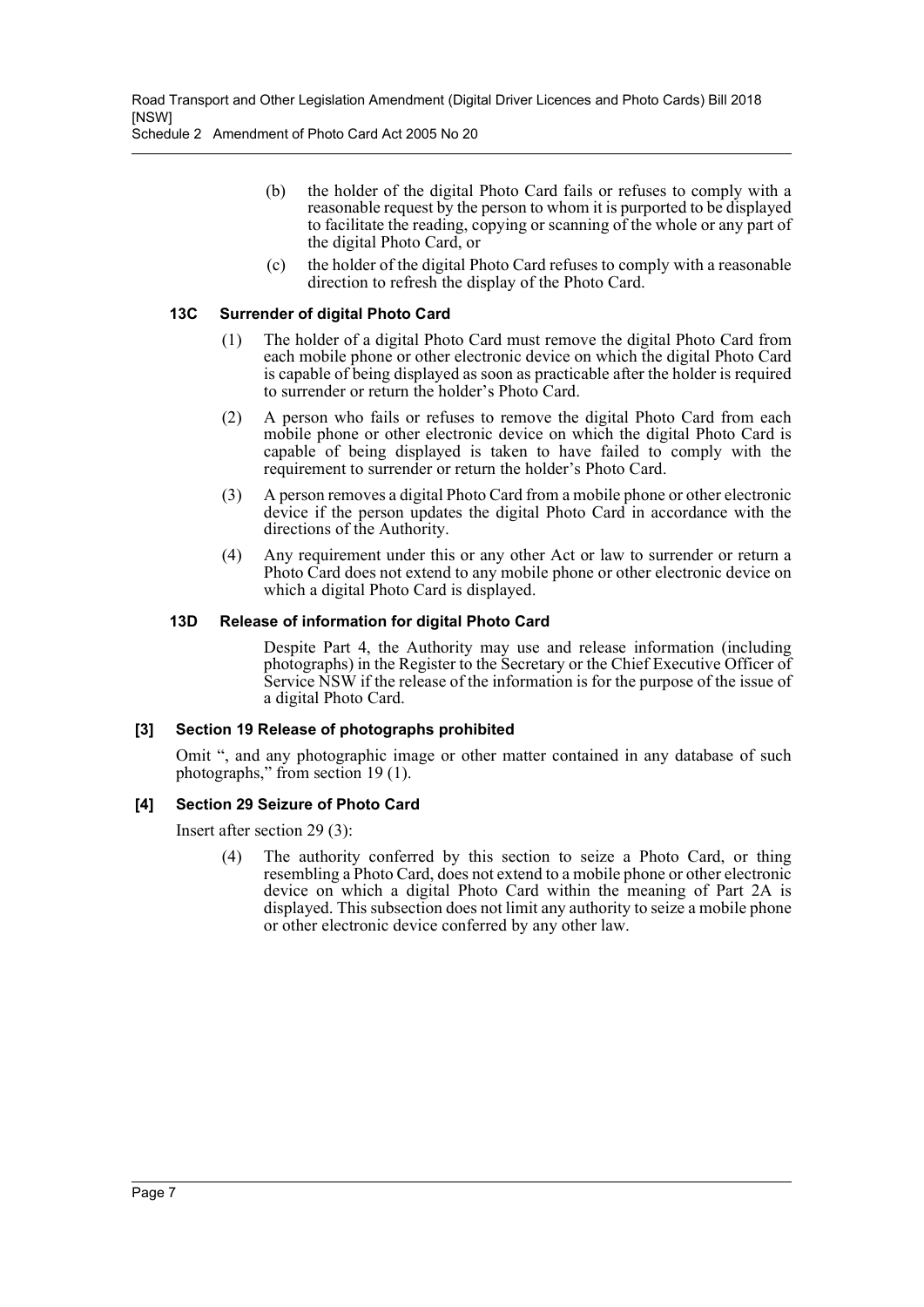Schedule 3 Amendment of other legislation

# <span id="page-8-0"></span>**Schedule 3 Amendment of other legislation**

# **3.1 Casino Control Regulation 2009**

# **[1] Clause 53 Evidence of age**

Omit "the Roads and Traffic Authority" from clause 53 (a). Insert instead "Roads and Maritime Services under the *Road Transport Act 2013*".

# **[2] Clause 53 (a1)**

Insert after clause 53 (a):

(a1) a digital driver licence within the meaning of the *Road Transport Act 2013*,

# **[3] Clause 53 (b1)**

Insert after clause 53 (b):

(b1) a digital Photo Card within the meaning of Part 2A of the *Photo Card Act 2005*,

# **3.2 Gaming and Liquor Administration Act 2007 No 91**

## **Section 26 Powers to inspect and seize things**

Insert after section 26 (3):

- (4) The power to seize anything connected with an offence does not include a power to seize a mobile phone or other electronic device in connection with an offence arising from the use of the mobile phone or other electronic device to display any of the following:
	- (a) a digital driver licence within the meaning of the *Road Transport Act 2013*,
	- (b) a digital Photo Card within the meaning of Part 2A of the *Photo Card Act 2005*,
	- (c) any other digital evidence of age document prescribed by the regulations.
- (5) Subsection (4) does not limit any authority to seize a mobile phone or other electronic device conferred by any other law.

# **3.3 Liquor Act 2007 No 90**

## **[1] Section 4 Definitions**

Insert "under the *Road Transport Act 2013*" after "Services" in paragraph (a) of the definition of *evidence of age document* in section 4 (1).

## **[2] Section 4 (1), definition of "evidence of age document"**

Insert after paragraph (a):

(a1) a digital driver licence within the meaning of the *Road Transport Act 2013*,